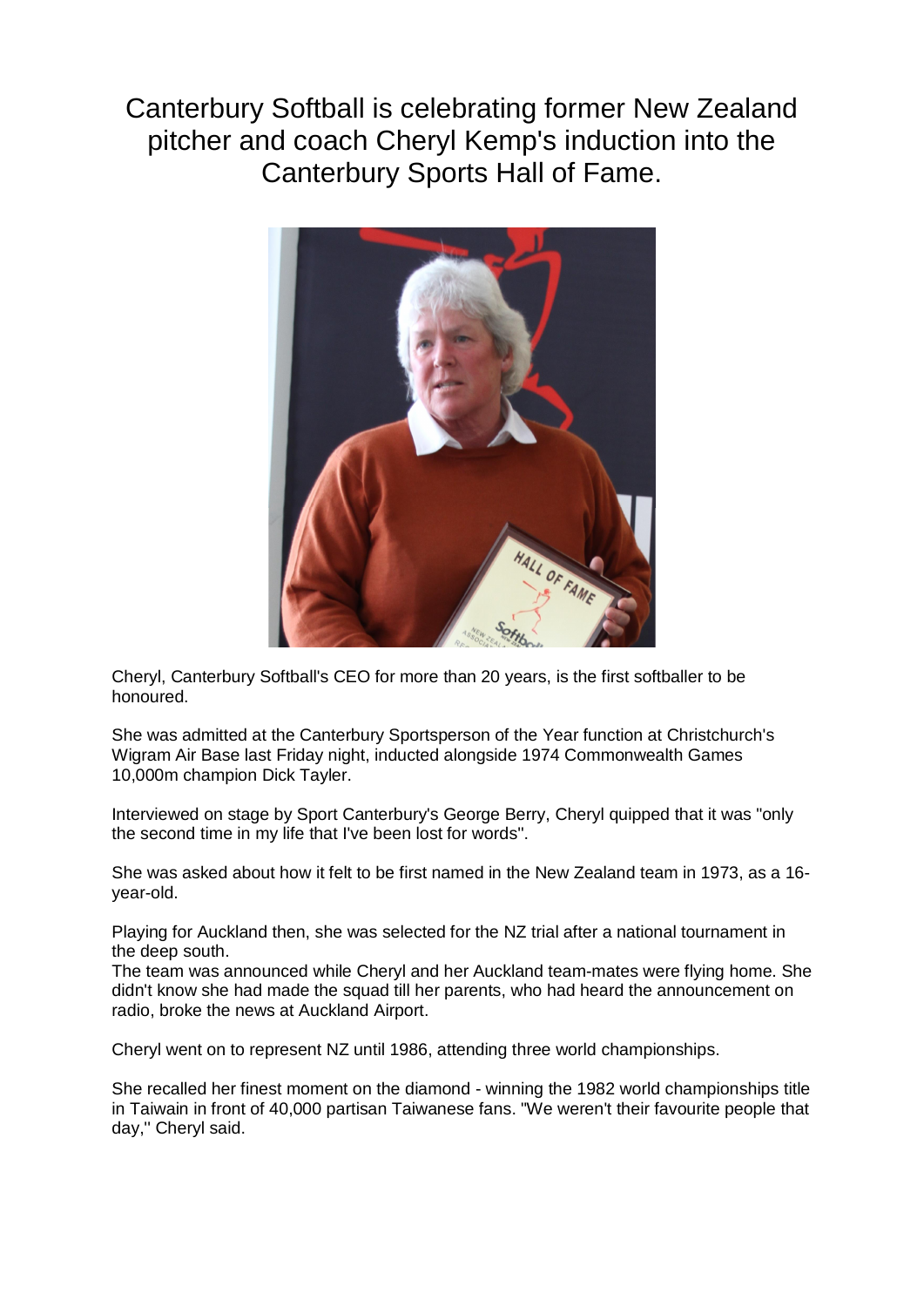She told more than 500 people at the dinner that she was pleased the 1982 New Zealand team's manager Lyndsey Leask was "at a our table'' on the night of the award.

Cheryl also paid tribute to Ed Dolejs, the 1982 team's coach in her interview. Dolejs has consistently said Debbie Mygind and Cheryl were the two top pitchers in the world in 1982.

Sport Canterbury said Cheryl had made a superb contribution to Canterbury sport on three levels - as a player, coach and as an innovative administrator, noted for pioneeering new programmes - including make Canterbury Softball's HQ a Smokefree ball park.

Cheryl moved to Christchurch from Auckland in 1979 and became the leading light in the Albion club side and the Canterbury representative team.

She had a golden season in 1982 - pitching Canterbury to its first national title for 18 years, then hurling Albion (as player-coach) to their maiden Dustin Cup inter-club crown and capping the year with her world championship gold medal.

After pitching at the 1986 world championships in Auckland - where her career began - Cheryl retired from international softball.

But she remained committed to coaching and was a New Zealand-level coach from 1989 to 1998, taking the Junior White Sox to the 1991 under-19 world championships in Adelaide.

Cheryl became the White Sox's first female head coach in 1994 and led the team till after the 1998 world championships.

She told The Press when she stepped down that it had been difficult to juggle the White Sox coaching job with her day role as Canterbury Softball's executive officer. She said she had missed only one national tournament since 1973.

Cheryl has presided over several landmarks in Canterbury softball - most notably the hosting of the men's world championships - won by the Black Sox - in 2004 and the development of the Cuthberts Green ballpark into one of New Zealand's best softball venues.

Under her watch, Canterbury has become one of the leading softball provinces, on the diamond .

Hall of Fame honours are nothing new for Cheryl. She was elected to Softball New Zealand's Hall of Fame in 2000 and was inducted into the International Softball Federation equivalent in 2001 when she became the first person to be honoured as a player and a coach.

Cheryl spoke at the awards function about her pride that softball was one of the few Canterbury sports to maintain its playing numbers after the catastrophic Canterbury earthquakes in 2010 and 2011.

She said each summer Saturday morning there were "31 junior diamonds in action at Hagley Park'', meaning softball's grassroots were in good heart.

Jayden Moore, Canterbury Softball's chairman, said: "Cheryl's induction into the Sporting Legends Hall of Fame is firstly testament to her outstanding ability and achievements as a pitcher both nationally and internationally''.

"I strongly believe that her determination, desire and commitment to be the very best she could be at her craft is also the same attributes that have ensured her longevity as one of the best sports administrators in our region."

For Canterbury Softball it is great to have one of our own recognised, and I along with the rest of the CSA Executive Board are very thankful to be working alongside someone like Cheryl whose business acumen and vision keeps our sport at the forefront with our funding